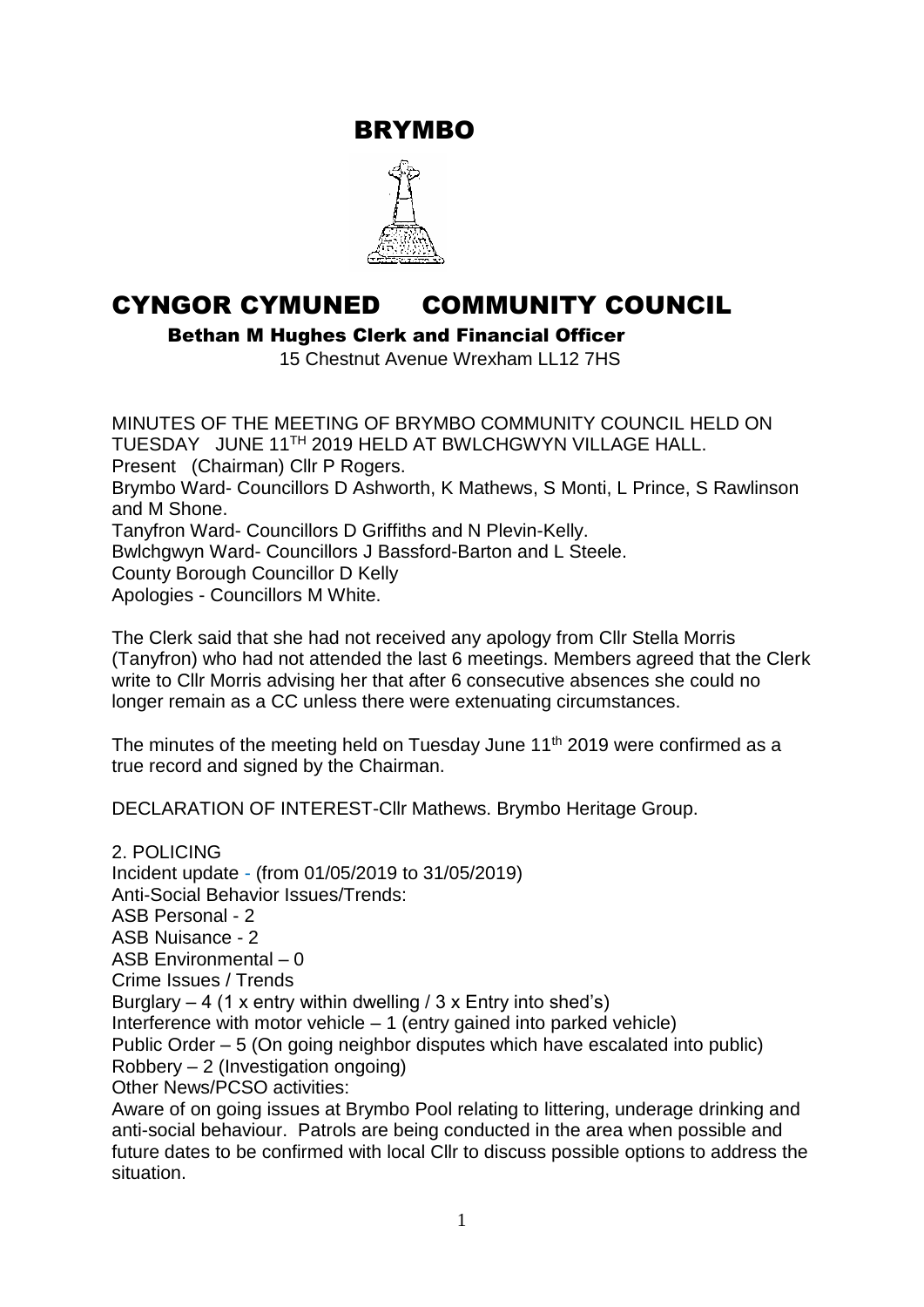No statistics were available for Bwlchgwyn.

The Chairman told members that there was a police forum on the  $4<sup>th</sup>$  July 2019 in Llay between 7-9 p.m.

### 3. COUNTY BOROUGH COUNCILLOR'S REPORTS

CBC Kelly told members that the planned road works had been confirmed. There was to be a full road closure on the A525 from the Kings Head car park to the monument bend. Cllr Shone told CBC Kelly that the water and mud flowing down the roads from Bwlchgwyn was concerning and that it looked to be coming from the track where the 4 wheel drive events were being held. The heavy rain was washing away the mud that had become loose. CBC Kelly said that with regard to the funding available for Bwlchgwyn he had been approached by the Residents Association re various schemes. He said that a consultation should be made. Cllr Shone suggested using the community newsletter and holding a public meeting would be beneficial. The Chairman told members that the Clerk had written to Brymbo Heritage Group re the change of name to the site. She had not received a response. He said that there was a lack of engagement between the group and members of the public however an open day was due to be held. The Chairman said that WCBC would be consulting with the group as there needed to be greater involvement.

#### 4. ROADS

The Chairman said that the road re-surfacing scheme had limited funding, however 3 areas would benefit. Blast Road, Pen y Graig Road and Edwards Avenue. He also said that repairs were to be made to College Hill. He raised concerns that another accident had occurred on Vicarage Road.

5. BUS SHELTER SERVICES AND STOPS No further information.

6. PLAYING FIELDS AND PLAYGROUNDS No further information.

7. FOOTPATHS/LIGHTING No further information.

8. WAR MEMORIAL No further information.

9. PLANNING RESIDENTIAL DEVELOPMENT OF 18 NO. SOCIAL HOUSING DWELLINGS NEW ACCESS AND ASSOCIATED WORKS LAND OFF BLAST ROAD BRYMBO P/2019/0354-No observations.

FIRST FLOOR EXTENSION TO EXISITING BUNGALOW TO FORM 3 BED HOUSE 4 GLANRAFON TANYFRON ROAD SOUTHSEA P/2019/0400-No observations

ERECTION OF OAK FRAMED THREE BAY GARAGE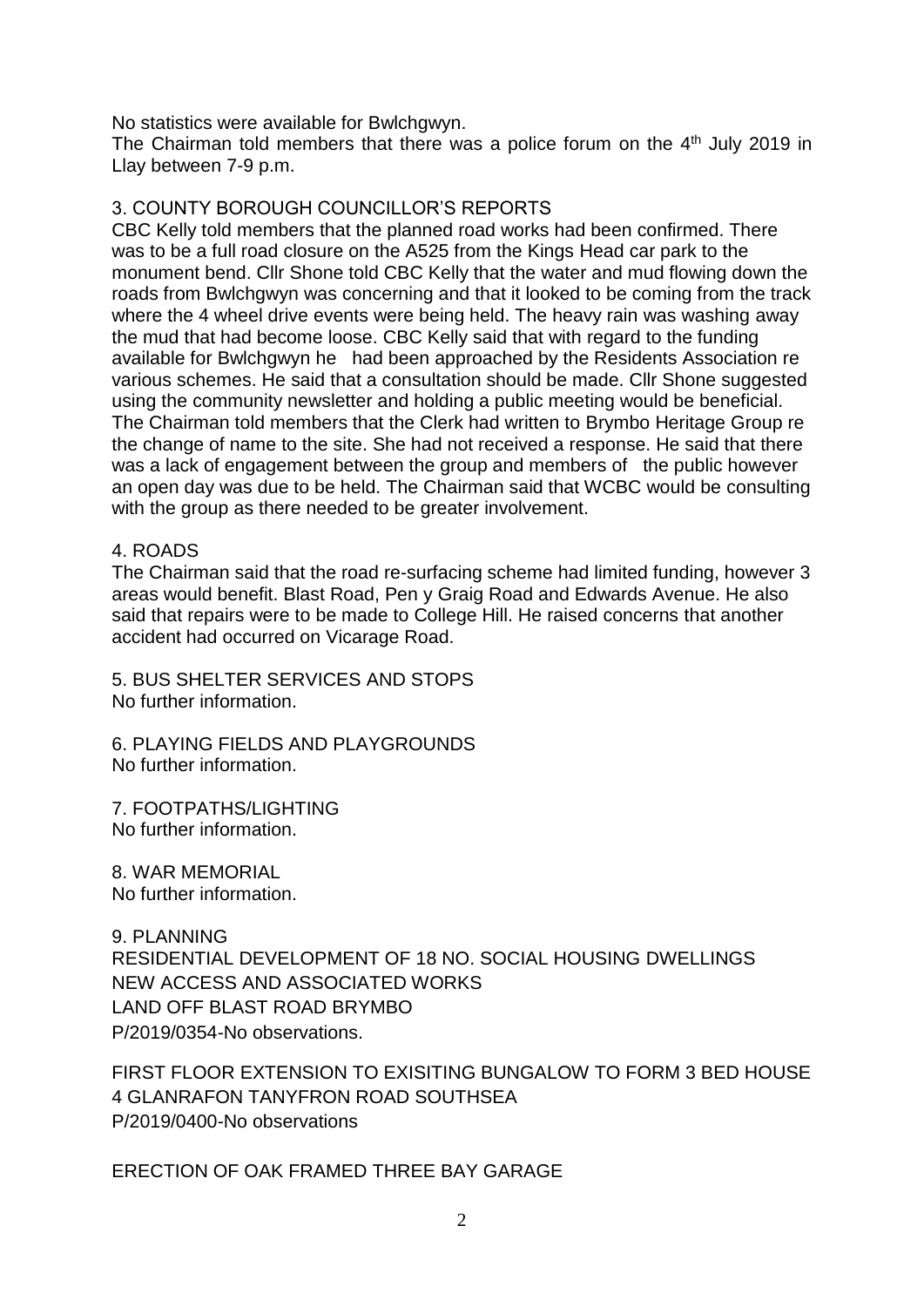## TAN Y BWLCH OFF OLD ROAD BWLCHGWYN P/2019/0423-No observations.

#### 10. BWLCHGWYN VILLAGE HALL

CBC Kelly said that residents from BVHA and the BRA had said they would be attending the meeting however none had turned up. The Chairman read out the email that Denise Garland had sent to the Clerk from Fields in Trust. The e-mail said that it was setting out the process for correcting the breach of covenant caused by the community centre at the King George Field in Bwlchgwyn. It was being suggested that permission be sought to release the community centre and some parking area with other land dedicated in exchange as compensation. This land would need to conform to the objects of King George Fields and also meet the requirements of their disposal of land policy. This replacement land must be in the local area and of at least equal quality and equivalent in size if newly created or substantially larger if already in use. Fields in Trust stated that they would not be prepared to release the main gates and access from the dedication. The email said that Fields in Trust needed to point out that that the Declaration of Trust and Deed of Dedication had been executed by Brymbo Parish Council and they had no evidence to suggest that it was still not the trustee and therefore it was still responsible for correcting the breach.

Cllr Shone pointed out that the building of the community centre was central in the breach of covenant. The Chairman told members that the Clerk had requested a copy of the legal agreement which existed between Wrexham Council and Brymbo Parish Council. Denise Garland said she would contact legal. The Clerk had received no update on this. CBC Kelly told members that the process could be expensive for BCC as to resolve the breach could mean the costs of title to the land, transfer of the new land and also the title and land dedication legal costs. Cllr Shone asked if BCC were responsible for that as BCC were not responsible for building the CC. CBC Kelly said that the Leader of WCBC would offer up a piece of land in exchange. He also said that the Charity Commission would have costs which would have to be borne by BCC or the CC. Cllr Shone stated that if it was a registered title it could be transferred at no cost at all. The Chairman said that this is why members needed to see the licence.

CBC Kelly agreed to chase this up.

## 11. COMMUNITY AGENT

The Clerk said she had received an e-mail from Rob Loudon regarding funding for a Community Agent. He said that funding was available if the CC would like to take up the offer. The Chairman said that BCC had previously agreed to share an Agent with Broughton however they had recently changed Clerks. CBC Kelly said that Minera had expressed an interest in joint funding the Agent with Bwlchgwyn.

#### 12. EXTERNAL AUDIT

The Clerk gave out a copy of the 'Notice of Appointment of Date for the Exercise of Elector's Rights to be placed in the community noticeboard she told members that the External Audit was due at the end of the month.

13. CORRESPONDENCE PLAY FOR WALES